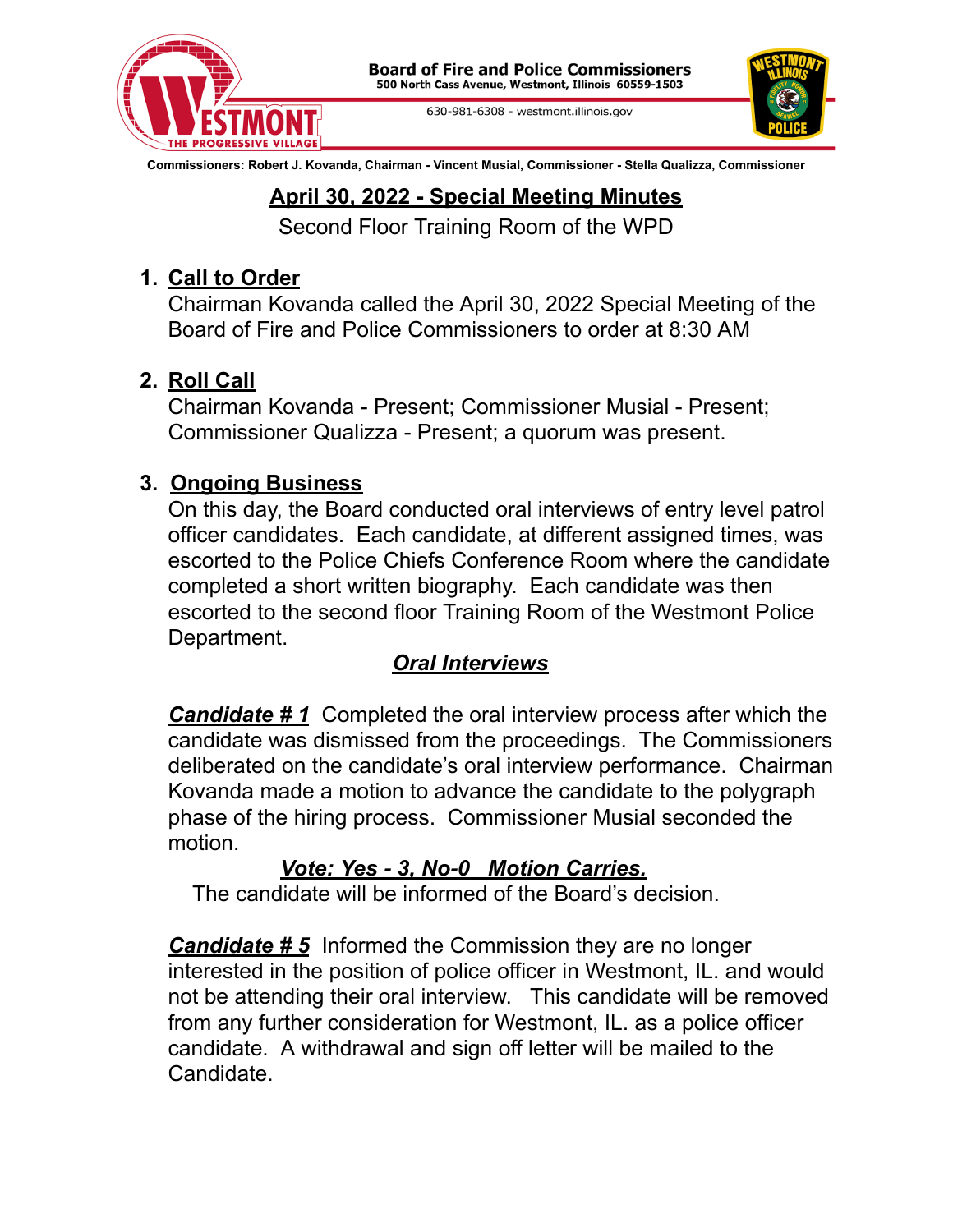

**Commissioners: Robert J. Kovanda, Chairman - Vincent Musial, Commissioner - Stella Qualizza, Commissioner**

*Candidate # 7* Completed the oral interview process after which the candidate was dismissed from the proceedings. The Commissioners deliberated on the candidate's oral interview performance. Chairman Kovanda made a motion to advance the candidate to the polygraph phase of the hiring process. Commissioner Qualizza seconded the motion.

#### *Vote: Yes-0, No-3. Motion does not carry.*

The Candidate will be informed of the Board's decision

*Candidate # 9* Sent an email to the Commission *1 hour prior* to the Candidates scheduled time and informed the Commission of a family emergency that required his attention. Candidate did not attend the oral interview. A withdrawal and sign off letter will be mailed to the candidate.

*Candidate #10* Completed the oral interview process after which the candidate was dismissed from the proceedings. The Commissioners deliberated on the candidate's oral interview performance. Chairman Kovanda made a motion to advance the candidate to the polygraph phase of the hiring process. Commissioner Musial seconded the motion.

### *Vote: Yes-2, No-1. Motion Carries*

The Candidate will be informed of the Board's decision.

*Candidate #20* Completed the oral interview process after which the candidate was dismissed from the proceedings. The Commissioners deliberated on the candidate's oral interview performance. Chairman Kovanda made a motion to advance the candidate to the polygraph phase of the hiring process. Commissioner Qualizza seconded the motion.

### *Vote: Yes-1, No-2. Motion does not carry.*

The Candidate will be informed of the Board's decision.